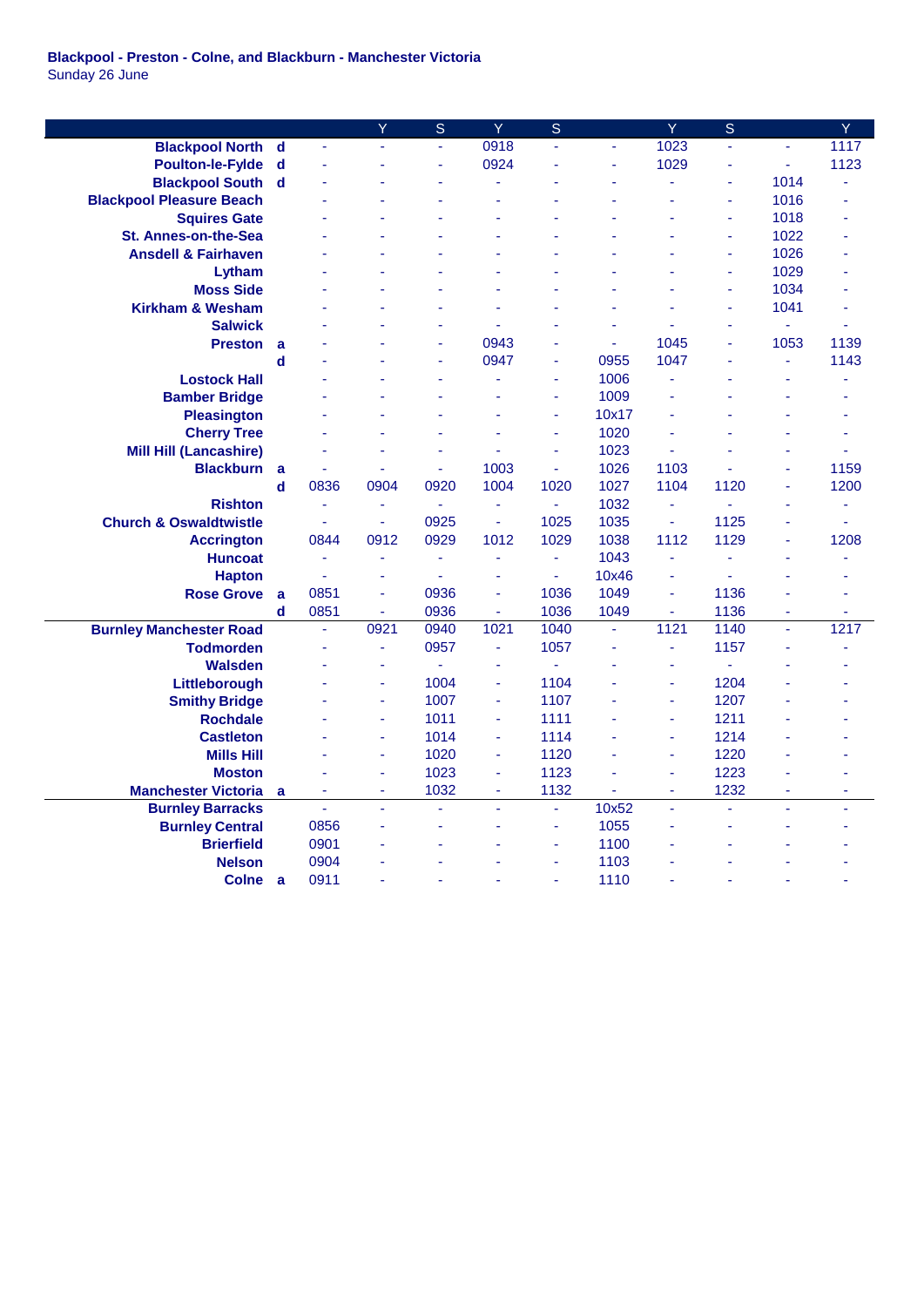|                                   |             | $\overline{\mathbf{S}}$  |       | $\overline{Y}$ | $\overline{\mathbf{s}}$ |      | $\overline{Y}$ | $\overline{\mathbf{S}}$ |       | Ÿ              | $\overline{\mathbf{S}}$ |
|-----------------------------------|-------------|--------------------------|-------|----------------|-------------------------|------|----------------|-------------------------|-------|----------------|-------------------------|
| <b>Blackpool North</b>            | $\mathbf d$ | ä,                       | ä,    | 1217           | ä,                      | ä,   | 1318           | ä,                      | ä,    | 1418           | ä,                      |
| <b>Poulton-le-Fylde</b>           | $\mathbf d$ | ä,                       | ä,    | 1223           | ä,                      | ä,   | 1324           | ÷                       | ä     | 1424           |                         |
| <b>Blackpool South d</b>          |             | ä,                       | 1116  | ÷.             | ä,                      | 1216 | ÷.             | ä,                      | 1316  | ÷.             |                         |
| <b>Blackpool Pleasure Beach</b>   |             | ä,                       | 1118  | ä,             | ä,                      | 1218 | ä,             | ÷                       | 1318  | ä,             |                         |
| <b>Squires Gate</b>               |             | $\blacksquare$           | 1120  | ä,             | ÷                       | 1220 |                | ÷                       | 1320  | ä,             |                         |
| <b>St. Annes-on-the-Sea</b>       |             | ä,                       | 1124  |                | i,                      | 1224 |                | ä,                      | 1324  |                |                         |
| <b>Ansdell &amp; Fairhaven</b>    |             | ä,                       | 1128  |                | ä,                      | 1228 |                | ÷.                      | 1328  | L,             |                         |
| Lytham                            |             | ä,                       | 1131  | ÷.             | ÷,                      | 1231 |                | ä,                      | 1331  | ä,             |                         |
| <b>Moss Side</b>                  |             | ÷                        | 1136  |                | $\sim$                  | 1236 |                | ä,                      | 1336  | ä,             |                         |
| <b>Kirkham &amp; Wesham</b>       |             | ä,                       | 1143  |                | ä,                      | 1244 |                | ä,                      | 1343  | ä,             |                         |
| <b>Salwick</b>                    |             | ٠                        | ä,    |                | ÷,                      | L,   |                |                         | ä,    |                |                         |
| <b>Preston</b>                    | a           | ä,                       | 1154  | 1239           |                         | 1256 | 1340           | ä,                      | 1354  | 1440           |                         |
|                                   | d           | $\overline{\phantom{a}}$ | 1157  | 1241           | ä,                      | ä,   | 1342           | ÷,                      | 1355  | 1442           |                         |
| <b>Lostock Hall</b>               |             | ä,                       | 1206  |                |                         | ä,   |                | ä,                      | 1406  | ä,             |                         |
| <b>Bamber Bridge</b>              |             | ä,                       | 1210  |                |                         |      |                | ä,                      | 1410  |                |                         |
| <b>Pleasington</b>                |             | ä,                       | 12x17 |                |                         | L    |                | ä,                      | 14x17 | ä,             |                         |
| <b>Cherry Tree</b>                |             | ä,                       | 1221  | ä,             |                         | L,   |                | ÷,                      | 1421  | ä,             |                         |
| <b>Mill Hill (Lancashire)</b>     |             | ä,                       | 1223  |                |                         | L    |                | ä,                      | 1423  | ä,             |                         |
| <b>Blackburn</b>                  | a           | ä,                       | 1227  | 1257           |                         | L    | 1358           | ä,                      | 1427  | 1458           |                         |
|                                   | $\mathbf d$ | 1220                     | 1227  | 1257           | 1320                    | ä,   | 1358           | 1420                    | 1427  | 1459           | 1520                    |
| <b>Rishton</b>                    |             | ä,                       | 1232  | $\blacksquare$ |                         | ä,   | ä,             | ä,                      | 1432  | $\blacksquare$ |                         |
| <b>Church &amp; Oswaldtwistle</b> |             | 1225                     | 1235  | ä,             | 1325                    | ä,   | ÷              | 1425                    | 1435  | $\omega$       | 1525                    |
| <b>Accrington</b>                 |             | 1229                     | 1239  | 1305           | 1329                    | ä,   | 1406           | 1429                    | 1439  | 1507           | 1529                    |
| <b>Huncoat</b>                    |             | $\blacksquare$           | 1243  | ä,             | ä,                      | ä,   | ÷,             | ä,                      | 1443  | Ξ              | ä,                      |
| <b>Hapton</b>                     |             | ä,                       | 12x46 | ä,             |                         |      |                | ä,                      | 14x46 | ÷,             | ä,                      |
| <b>Rose Grove</b>                 | a           | 1236                     | 1249  | ÷.             | 1336                    |      | ÷.             | 1436                    | 1449  | ä,             | 1536                    |
|                                   | $\mathbf d$ | 1236                     | 1250  | ä,             | 1336                    | ä,   | Ξ              | 1436                    | 1450  | $\blacksquare$ | 1536                    |
| <b>Burnley Manchester Road</b>    |             | 1240                     | ä,    | 1314           | 1340                    | ä,   | 1415           | 1440                    | ä,    | 1516           | 1540                    |
| <b>Todmorden</b>                  |             | 1257                     | ä,    | ä,             | 1357                    | ä,   | ä,             | 1457                    | ä     | ä,             | 1557                    |
| <b>Walsden</b>                    |             | ä,                       |       |                | ä,                      |      |                | ä,                      |       | ä,             | ä,                      |
| Littleborough                     |             | 1304                     |       | ä,             | 1404                    |      | ä,             | 1504                    |       | ä,             | 1604                    |
| <b>Smithy Bridge</b>              |             | 1307                     |       | ä,             | 1407                    |      | ä,             | 1507                    |       | ä,             | 1607                    |
| <b>Rochdale</b>                   |             | 1311                     |       | ÷.             | 1411                    |      | ä,             | 1511                    |       | ä,             | 1611                    |
| <b>Castleton</b>                  |             | 1314                     |       | ÷.             | 1414                    |      | ÷.             | 1514                    |       | ä,             | 1614                    |
| <b>Mills Hill</b>                 |             | 1320                     |       | ä,             | 1420                    |      | ä,             | 1520                    |       | ä,             | 1620                    |
| <b>Moston</b>                     |             | 1323                     |       | ä,             | 1423                    | L    | ä,             | 1523                    |       | ä,             | 1623                    |
| <b>Manchester Victoria</b>        | a           | 1332                     |       | ä,             | 1432                    | L,   | ä,             | 1533                    |       | ä,             | 1632                    |
| <b>Burnley Barracks</b>           |             | ä,                       | 12x53 | ä,             |                         |      |                |                         | 14x53 | ä,             |                         |
| <b>Burnley Central</b>            |             | ä,                       | 1256  | ä,             | L,                      | L    |                | ÷,                      | 1456  | L,             |                         |
| <b>Brierfield</b>                 |             | ä,                       | 1300  |                |                         |      |                | ä,                      | 1500  |                |                         |
| <b>Nelson</b>                     |             | ä,                       | 1304  |                |                         |      |                | ÷.                      | 1504  |                |                         |
| <b>Colne</b>                      | <b>a</b>    | $\blacksquare$           | 1310  |                |                         | L,   |                | ÷.                      | 1510  | ä,             |                         |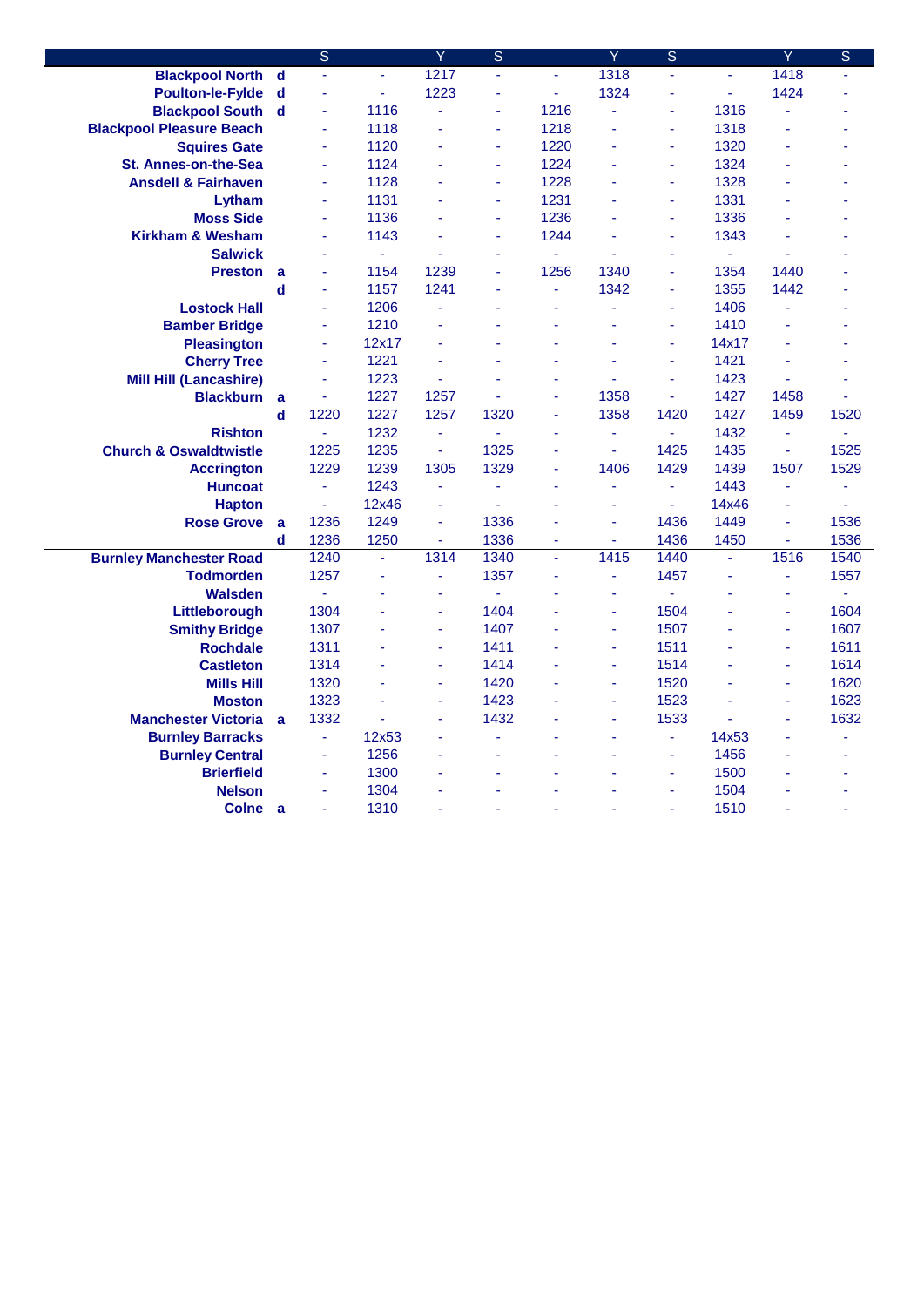|                                   |             |      | Ÿ      | $\overline{\mathsf{s}}$ |       | Ÿ    | $\overline{\mathsf{s}}$  |      | Ÿ              | $\overline{\mathbf{s}}$  |       |
|-----------------------------------|-------------|------|--------|-------------------------|-------|------|--------------------------|------|----------------|--------------------------|-------|
| <b>Blackpool North d</b>          |             | ä,   | 1518   | ä,                      | ä,    | 1615 | ä,                       | ä,   | 1718           | ä,                       | ä,    |
| <b>Poulton-le-Fylde</b>           | d           | ä,   | 1524   | ä,                      | ä,    | 1621 | ä,                       | ä,   | 1724           | L,                       |       |
| <b>Blackpool South d</b>          |             | 1416 | ä,     | ä,                      | 1516  | ä,   | ä,                       | 1616 | ÷.             | ä,                       | 1716  |
| <b>Blackpool Pleasure Beach</b>   |             | 1418 |        | $\bar{\phantom{a}}$     | 1518  |      | $\blacksquare$           | 1618 |                | ä,                       | 1718  |
| <b>Squires Gate</b>               |             | 1420 | ä,     | $\bar{\phantom{a}}$     | 1520  | ÷    | $\blacksquare$           | 1620 |                | ä,                       | 1720  |
| St. Annes-on-the-Sea              |             | 1424 |        | ä,                      | 1524  |      | ÷                        | 1624 |                | ä,                       | 1724  |
| <b>Ansdell &amp; Fairhaven</b>    |             | 1427 |        | ä,                      | 1528  |      | $\sim$                   | 1628 |                | ä,                       | 1728  |
| Lytham                            |             | 1430 |        | $\blacksquare$          | 1531  |      | ÷                        | 1631 |                | ä,                       | 1731  |
| <b>Moss Side</b>                  |             | 1435 |        | $\blacksquare$          | 1536  |      | $\overline{\phantom{a}}$ | 1636 |                | ä,                       | 1736  |
| <b>Kirkham &amp; Wesham</b>       |             | 1442 |        | ä,                      | 1543  |      | ä,                       | 1643 |                | ä,                       | 1743  |
| <b>Salwick</b>                    |             | L,   |        | ٠                       | ä,    |      | ä,                       | ä,   |                | $\overline{\phantom{a}}$ | ä,    |
| <b>Preston</b>                    | a           | 1453 | 1540   | L,                      | 1554  | 1637 | L,                       | 1654 | 1740           | L,                       | 1754  |
|                                   | $\mathbf d$ | ä,   | 1542   | $\blacksquare$          | 1556  | 1641 | ä,                       | ä,   | 1742           | ä,                       | 1755  |
| <b>Lostock Hall</b>               |             |      |        | ä,                      | 1606  |      |                          | ä,   |                | ä,                       | 1806  |
| <b>Bamber Bridge</b>              |             |      |        | ä,                      | 1610  |      |                          | L,   |                | ä,                       | 1810  |
| <b>Pleasington</b>                |             |      |        | ä,                      | 16x17 |      |                          | ä,   |                | ä,                       | 18x17 |
| <b>Cherry Tree</b>                |             |      |        | $\bar{\phantom{a}}$     | 1621  |      | L,                       | ٠    |                | ä,                       | 1821  |
| <b>Mill Hill (Lancashire)</b>     |             |      |        | ä,                      | 1623  |      |                          | ٠    |                | ä,                       | 1823  |
| <b>Blackburn</b>                  | a           | ä,   | 1558   | Ξ                       | 1627  | 1658 |                          | ä,   | 1758           | ä,                       | 1830  |
|                                   | d           | ä,   | 1559   | 1620                    | 1627  | 1659 | 1720                     | ä,   | 1758           | 1820                     | 1831  |
| <b>Rishton</b>                    |             | ä,   | ä,     | ÷.                      | 1632  | ä,   | ä,                       | ä,   | ä,             | ÷.                       | 1838  |
| <b>Church &amp; Oswaldtwistle</b> |             |      | ä,     | 1625                    | 1635  | ÷,   | 1725                     |      | ä,             | 1825                     | 1841  |
| <b>Accrington</b>                 |             |      | 1607   | 1629                    | 1639  | 1707 | 1729                     | ä,   | 1806           | 1829                     | 1844  |
| <b>Huncoat</b>                    |             |      | ä,     | ä,                      | 1643  | ä,   | ä,                       | ä,   | ä,             | ÷.                       | 1849  |
| <b>Hapton</b>                     |             |      |        | ÷                       | 16x46 | ä,   | ä,                       |      |                | ÷.                       | 18x52 |
| <b>Rose Grove</b>                 | a           |      | ä,     | 1636                    | 1649  | ä,   | 1736                     |      |                | 1836                     | 1855  |
|                                   | d           |      | ä,     | 1636                    | 1650  | ä,   | 1736                     | ä,   | ä,             | 1836                     | 1855  |
| <b>Burnley Manchester Road</b>    |             | L,   | 1616   | 1640                    | L,    | 1716 | 1740                     | L,   | 1815           | 1840                     | ä,    |
| <b>Todmorden</b>                  |             | ä,   | ä,     | 1657                    | ä,    | ä,   | 1757                     | ä,   | ä,             | 1857                     |       |
| <b>Walsden</b>                    |             |      |        | ÷.                      |       |      | ÷.                       |      |                | $\sim$                   |       |
| Littleborough                     |             |      | ä,     | 1704                    |       | ä,   | 1804                     |      | ä,             | 1904                     |       |
| <b>Smithy Bridge</b>              |             |      | ä,     | 1707                    |       | ä,   | 1807                     |      | ä,             | 1907                     |       |
| <b>Rochdale</b>                   |             |      | ä,     | 1711                    |       | ÷,   | 1811                     |      | $\blacksquare$ | 1911                     |       |
| <b>Castleton</b>                  |             |      | ä,     | 1714                    |       | ä,   | 1814                     |      | ÷.             | 1914                     |       |
| <b>Mills Hill</b>                 |             |      | ä,     | 1720                    |       | ä,   | 1820                     |      | ä,             | 1920                     |       |
| <b>Moston</b>                     |             |      | ä,     | 1723                    |       | ÷,   | 1823                     |      | ä,             | 1923                     | ٠     |
| <b>Manchester Victoria</b>        | a           | ä,   | $\sim$ | 1732                    |       | ÷,   | 1832                     | ٠    | $\blacksquare$ | 1932                     |       |
| <b>Burnley Barracks</b>           |             |      |        | $\omega$                | 16x53 |      | ä,                       |      |                | $\blacksquare$           | 18x58 |
| <b>Burnley Central</b>            |             |      | ä,     | $\bar{\phantom{a}}$     | 1656  |      | ä,                       | ä,   |                | ä,                       | 1901  |
| <b>Brierfield</b>                 |             |      |        | ÷                       | 1700  |      | ä,                       |      |                | ä,                       | 1906  |
| <b>Nelson</b>                     |             |      |        | ä                       | 1704  |      |                          |      |                | ä,                       | 1909  |
| <b>Colne</b>                      | <b>a</b>    |      |        | ä,                      | 1710  |      |                          |      |                |                          | 1916  |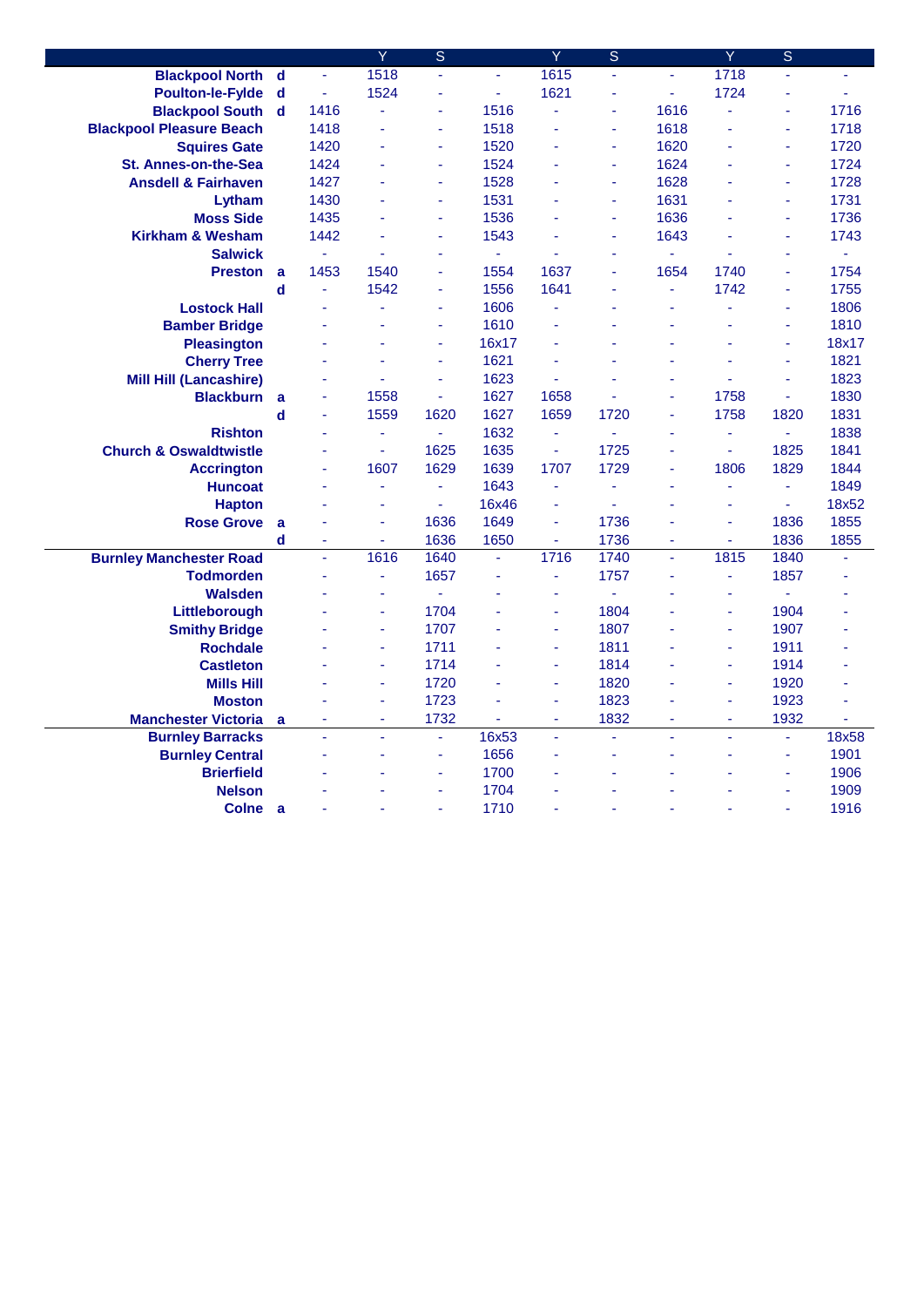|                                   |             | Ÿ    | $\overline{\mathbf{S}}$ |      | Ÿ                        | $\overline{\mathbf{S}}$ |                | Ÿ              |      |      | Ÿ    |
|-----------------------------------|-------------|------|-------------------------|------|--------------------------|-------------------------|----------------|----------------|------|------|------|
| <b>Blackpool North</b>            | $\mathbf d$ | 1818 | ä,                      | ä,   | 1918                     | ä,                      | ä,             | 2020           | ä,   | ä,   | 2119 |
| <b>Poulton-le-Fylde</b>           | d           | 1824 | L,                      | ÷,   | 1924                     | L,                      | ÷              | 2026           | L,   | ÷    | 2125 |
| <b>Blackpool South d</b>          |             | L,   | ä,                      | 1816 | ÷.                       | ä,                      | 1916           | L.             | ä,   | 2016 |      |
| <b>Blackpool Pleasure Beach</b>   |             |      | ä,                      | 1818 |                          | ä,                      | 1918           |                | ä,   | 2018 |      |
| <b>Squires Gate</b>               |             |      | ä,                      | 1820 |                          | ä,                      | 1920           |                | ä,   | 2020 |      |
| <b>St. Annes-on-the-Sea</b>       |             |      | ä,                      | 1824 |                          | ä,                      | 1924           |                | ä,   | 2024 |      |
| <b>Ansdell &amp; Fairhaven</b>    |             |      | ä                       | 1828 |                          | ä,                      | 1928           |                | ä,   | 2028 |      |
| Lytham                            |             |      | ÷                       | 1831 |                          | ä,                      | 1931           |                | ä,   | 2031 |      |
| <b>Moss Side</b>                  |             |      | ä,                      | 1836 |                          | L                       | 1936           |                | ä,   | 2036 |      |
| <b>Kirkham &amp; Wesham</b>       |             |      | ä,                      | 1843 |                          | ä,                      | 1944           |                | ä,   | 2043 |      |
| <b>Salwick</b>                    |             |      |                         | ä,   |                          | ä,                      | ä,             |                |      | ÷    |      |
| <b>Preston</b>                    | a           | 1840 | ä,                      | 1854 | 1940                     | ä,                      | 1957           | 2042           | L,   | 2054 | 2141 |
|                                   | d           | 1842 | ä,                      | ä,   | 1942                     | ä,                      | 1958           | 2044           | ä,   | 2055 | 2143 |
| <b>Lostock Hall</b>               |             |      |                         |      |                          | ä,                      | 2007           |                |      |      |      |
| <b>Bamber Bridge</b>              |             |      |                         |      |                          | L,                      | 2010           |                |      |      |      |
| <b>Pleasington</b>                |             |      |                         |      |                          | ä,                      | 20x18          |                |      |      |      |
| <b>Cherry Tree</b>                |             |      |                         |      |                          | ä,                      | 2021           |                |      |      |      |
| <b>Mill Hill (Lancashire)</b>     |             |      |                         |      |                          | L                       | 2023           |                |      |      |      |
| <b>Blackburn</b>                  | a           | 1858 |                         |      | 1958                     | ä,                      | 2027           | 2101           |      | 2114 | 2159 |
|                                   | d           | 1858 | 1920                    | ä,   | 1959                     | 2020                    | 2027           | 2102           | 2113 | ä,   | 2200 |
| <b>Rishton</b>                    |             | ä,   | ä,                      |      | ä,                       | ä,                      | 2032           | $\blacksquare$ |      | ä,   | ä,   |
| <b>Church &amp; Oswaldtwistle</b> |             | ä    | 1925                    |      | ä,                       | 2025                    | 2035           | ä,             | 2118 |      | ä,   |
| <b>Accrington</b>                 |             | 1906 | 1929                    |      | 2007                     | 2029                    | 2039           | 2109           | 2122 | ä,   | 2208 |
| <b>Huncoat</b>                    |             | ä    | ä,                      |      | ä,                       | ä,                      | 2043           | ä,             | ä,   | ä,   |      |
| <b>Hapton</b>                     |             |      | L,                      |      | $\overline{\phantom{a}}$ | L                       | 20x46          | ä,             |      |      |      |
| <b>Rose Grove</b>                 | a           | ä,   | 1936                    |      | ä,                       | 2036                    | 2049           | ä,             | 2129 |      |      |
|                                   | d           | ä,   | 1936                    | ÷.   | ä,                       | 2036                    | 2050           | ä,             | 2129 | ä,   | ä,   |
| <b>Burnley Manchester Road</b>    |             | 1915 | 1940                    | ä,   | 2016                     | 2040                    | $\blacksquare$ | 2118           | 2133 | ä,   | 2217 |
| <b>Todmorden</b>                  |             | ä    | 1957                    |      | ä,                       | 2057                    |                | ä,             | 2150 | ä,   |      |
| <b>Walsden</b>                    |             |      | ä,                      |      |                          | ä,                      |                |                |      |      |      |
| Littleborough                     |             | í,   | 2004                    |      | ä,                       | 2104                    |                | ä,             | 2157 |      |      |
| <b>Smithy Bridge</b>              |             | ä,   | 2007                    |      | ä,                       | 2107                    |                | ÷              | 2159 |      |      |
| <b>Rochdale</b>                   |             | ä    | 2011                    |      | ä,                       | 2111                    |                | ä,             | 2204 |      |      |
| <b>Castleton</b>                  |             | ä,   | 2014                    |      | ÷                        | 2114                    |                | ٠              | 2207 |      |      |
| <b>Mills Hill</b>                 |             | ä,   | 2020                    |      | ä,                       | 2120                    |                | ÷,             | 2212 |      |      |
| <b>Moston</b>                     |             | ä,   | 2023                    |      | ä,                       | 2123                    |                | ä,             | 2216 | L,   |      |
| <b>Manchester Victoria</b>        | a           | Ξ    | 2032                    |      | ä,                       | 2132                    |                | ÷              | 2225 | ä,   |      |
| <b>Burnley Barracks</b>           |             |      | L,                      |      |                          | ä,                      | 20x53          |                |      |      |      |
| <b>Burnley Central</b>            |             |      |                         |      |                          | ä,                      | 2056           |                |      |      |      |
| <b>Brierfield</b>                 |             |      |                         |      |                          | ä,                      | 2100           |                |      |      |      |
| <b>Nelson</b>                     |             |      |                         |      |                          | ä,                      | 2104           |                |      |      |      |
| <b>Colne</b>                      | <b>a</b>    |      |                         |      |                          | ä                       | 2110           |                |      |      |      |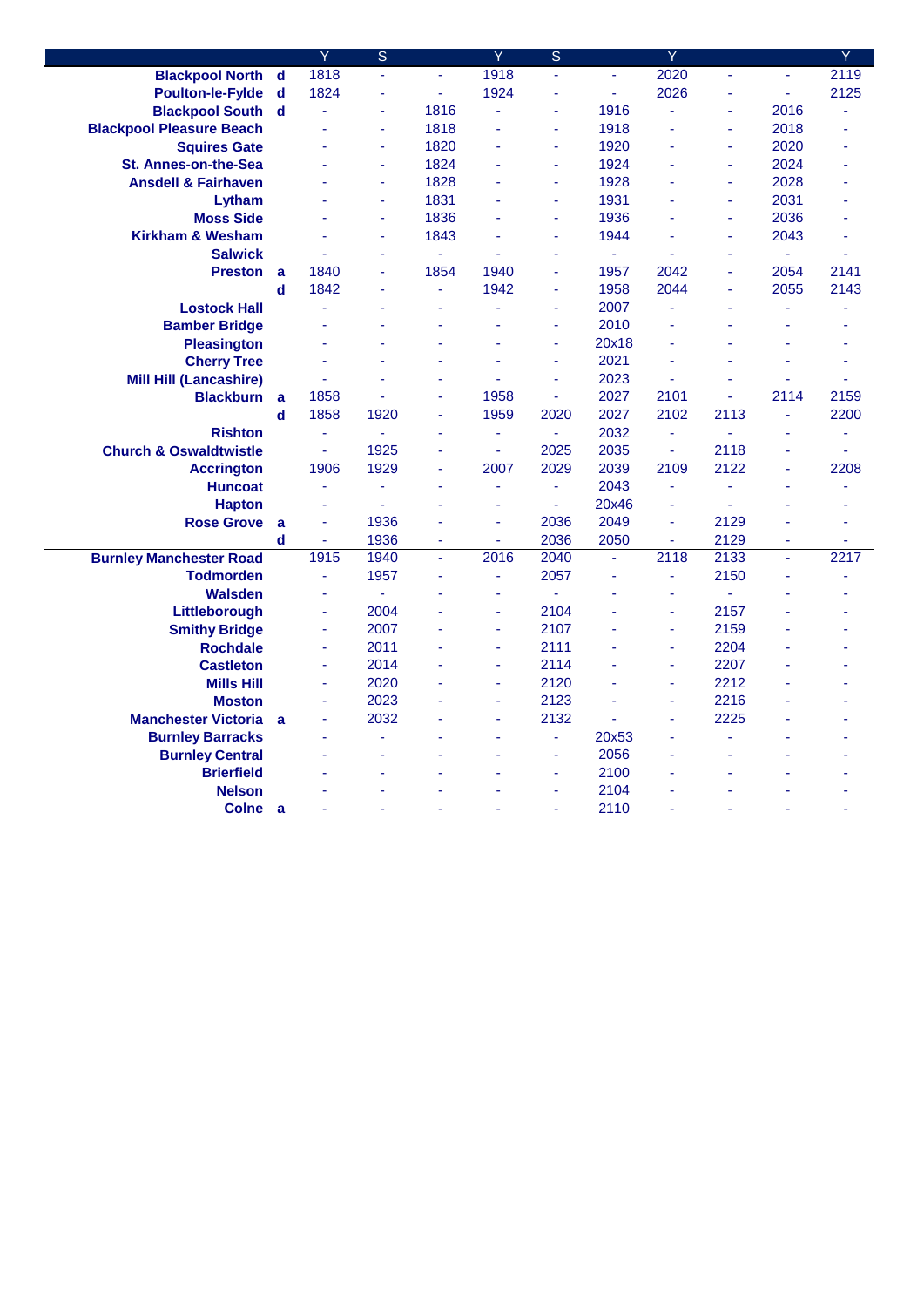| <b>Blackpool North</b>            | d |      |       | i,   |
|-----------------------------------|---|------|-------|------|
| <b>Poulton-le-Fylde</b>           | d |      |       | i,   |
| <b>Blackpool South</b>            | d |      | 2118  |      |
| <b>Blackpool Pleasure Beach</b>   |   |      | 2120  |      |
| <b>Squires Gate</b>               |   |      | 2122  |      |
| <b>St. Annes-on-the-Sea</b>       |   |      | 2126  |      |
| <b>Ansdell &amp; Fairhaven</b>    |   |      | 2130  |      |
| Lytham                            |   |      | 2133  |      |
| <b>Moss Side</b>                  |   |      | 2138  |      |
| <b>Kirkham &amp; Wesham</b>       |   |      | 2145  |      |
| <b>Salwick</b>                    |   |      | ÷,    |      |
| <b>Preston</b>                    | a |      | 2156  |      |
|                                   | d |      | 2201  |      |
| <b>Lostock Hall</b>               |   |      | 2207  |      |
| <b>Bamber Bridge</b>              |   |      | 2210  |      |
| <b>Pleasington</b>                |   |      | 22x18 |      |
| <b>Cherry Tree</b>                |   |      | 2221  |      |
| <b>Mill Hill (Lancashire)</b>     |   |      | 2224  |      |
| <b>Blackburn</b>                  | a |      | 2227  | ä,   |
|                                   | d | 2213 | 2228  | 2300 |
| <b>Rishton</b>                    |   |      | 2233  | ٠    |
| <b>Church &amp; Oswaldtwistle</b> |   | 2218 | 2236  | 2305 |
| <b>Accrington</b>                 |   | 2222 | 2239  | 2308 |
| <b>Huncoat</b>                    |   |      | 2244  | ÷,   |
| <b>Hapton</b>                     |   |      | 22x47 | ä    |
| <b>Rose Grove</b>                 | a | 2229 | 2250  | 2315 |
|                                   | d | 2229 | 2250  | 2315 |
| <b>Burnley Manchester Road</b>    |   | 2233 | ä,    | 2319 |
| <b>Todmorden</b>                  |   | 2250 |       | 2335 |
| <b>Walsden</b>                    |   |      |       |      |
| Littleborough                     |   | 2257 |       | 2342 |
| <b>Smithy Bridge</b>              |   | 2259 |       | 2345 |
| <b>Rochdale</b>                   |   | 2304 |       | 2349 |
| Castleton                         |   | 2307 |       | 2352 |
| <b>Mills Hill</b>                 |   | 2312 |       | 2357 |
| <b>Moston</b>                     |   | 2316 |       | 0001 |
| <b>Manchester Victoria</b>        | a | 2325 |       | 0011 |
| <b>Burnley Barracks</b>           |   |      | 22x53 |      |
| <b>Burnley Central</b>            |   |      | 2256  |      |
| <b>Brierfield</b>                 |   |      | 2301  |      |
| <b>Nelson</b>                     |   |      | 2304  |      |
| Colne                             | a |      | 2311  |      |

S To Southport.

Y To York.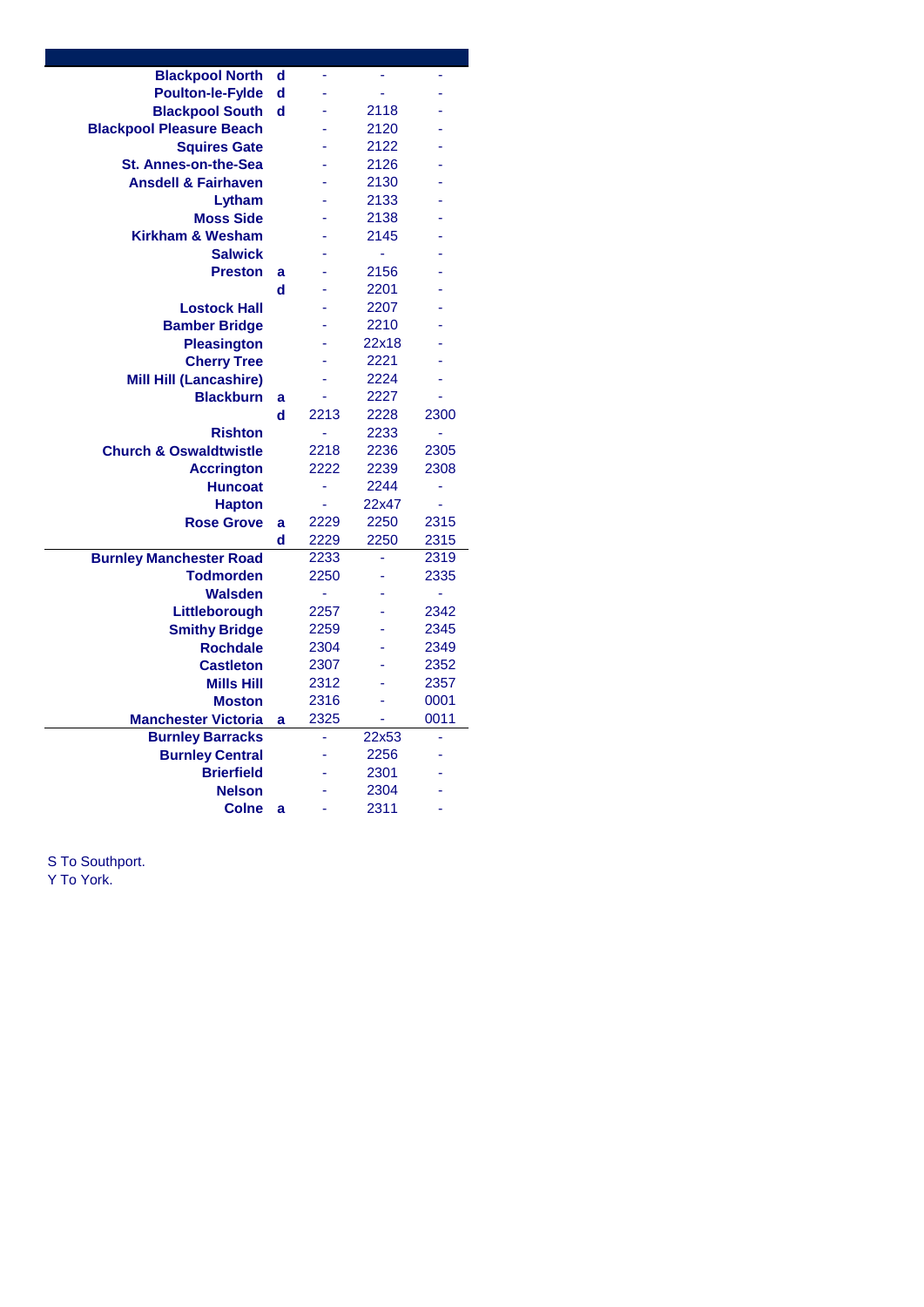| <b>Colne</b>                      | $\mathbf d$ | ä,                  | ÷.                       | 0920  | ä,             |        | ä,       | ÷.   | 1120  | ä,                    |      |
|-----------------------------------|-------------|---------------------|--------------------------|-------|----------------|--------|----------|------|-------|-----------------------|------|
| <b>Nelson</b>                     |             | ä,                  | ÷,                       | 0926  | ä,             |        |          | ÷,   | 1125  | ä,                    |      |
| <b>Brierfield</b>                 |             |                     | ä,                       | 0929  | ä,             |        |          | ä,   | 1128  |                       |      |
| <b>Burnley Central</b>            |             |                     | $\sim$                   | 0934  | L              |        |          | ÷    | 1133  | ä,                    |      |
| <b>Burnley Barracks</b>           |             | ä,                  | ä,                       | 09x38 | ä,             | ä,     | ÷,       | ä,   | 11x38 | $\tilde{\phantom{a}}$ | ä,   |
| <b>Manchester Victoria</b>        | $\mathbf d$ | ä,                  | 0833                     | ä,    | $\blacksquare$ | 0858   | 1000     | ÷,   | ä,    | 1059                  | ÷,   |
| <b>Moston</b>                     |             | $\sim$              | 0840                     | ä,    | $\sim$         | 0905   | 1007     | ä,   | ä,    | 1106                  |      |
| <b>Mills Hill</b>                 |             | $\sim$              | 0844                     | ä,    | ä,             | 0910   | 1011     | ä,   | ä,    | 1111                  |      |
| <b>Castleton</b>                  |             | $\sim$              | 0850                     | ä,    | $\blacksquare$ | 0915   | 1017     | ä,   | ä,    | 1116                  |      |
| <b>Rochdale</b>                   |             | ä,                  | 0854                     |       | ä,             | 0919   | 1021     |      | ÷     | 1120                  |      |
| <b>Smithy Bridge</b>              |             | ä,                  | 0858                     |       | ä,             | 0923   | 1025     |      | L     | 1124                  |      |
| Littleborough                     |             | ä,                  | 0901                     |       | ä,             | 0926   | 1028     |      | ä,    | 1127                  |      |
| <b>Walsden</b>                    |             | ä,                  |                          |       | ä,             | $\Box$ | ä,       | ä,   | L     | ä,                    |      |
| <b>Todmorden</b>                  |             | ä,                  | 0909                     |       | ÷,             | 0935   | 1036     |      | L,    | 1136                  |      |
| <b>Burnley Manchester Road</b>    |             | $\bar{\phantom{a}}$ | 0925                     | ä,    | $\blacksquare$ | 0951   | 1052     | 1103 | ä,    | 1152                  | 1203 |
| <b>Rose Grove</b>                 | a           | ä,                  | 0928                     | 0941  | ä,             | 0954   | 1055     | ä,   | 1141  | 1155                  |      |
|                                   | $\mathbf d$ | $\bar{\phantom{a}}$ | 0928                     | 0941  | ä,             | 0954   | 1055     | ä,   | 1141  | 1155                  |      |
| <b>Hapton</b>                     |             | ä,                  | $\sim$                   | 09x44 | ä,             | ä,     | ä,       | ä,   | 11x44 | ä,                    |      |
| <b>Huncoat</b>                    |             | ä,                  | ä,                       | 0948  | ä,             | ä,     | L,       | ä,   | 1148  | ä,                    |      |
| <b>Accrington</b>                 |             | ä,                  | 0936                     | 0952  | Ξ              | 1002   | 1103     | 1112 | 1152  | 1202                  | 1213 |
| <b>Church &amp; Oswaldtwistle</b> |             | ä,                  | 0940                     | 0955  | ä,             | 1005   | 1106     | ä,   | 1155  | 1205                  | ÷    |
| <b>Rishton</b>                    |             | ÷                   | ÷.                       | 0959  | $\blacksquare$ | ä,     | $\omega$ | ٠    | 1159  | $\blacksquare$        |      |
| <b>Blackburn</b>                  | a           | ä,                  | 0952                     | 1004  | ä,             | 1018   | 1118     | 1122 | 1204  | 1218                  | 1221 |
|                                   | $\mathbf d$ | 0911                | ä,                       | 1004  | ä,             | ä,     | ä,       | 1123 | 1204  | $\blacksquare$        | 1222 |
| <b>Mill Hill (Lancashire)</b>     |             | ä,                  |                          | 1007  | L,             |        |          | ä,   | 1207  | ä,                    |      |
| <b>Cherry Tree</b>                |             |                     | ä,                       | 1009  | ä,             |        |          | ÷,   | 1209  | ä,                    |      |
| <b>Pleasington</b>                |             |                     | ÷,                       | 10x12 | L              |        |          | ÷,   | 12x12 | ä,                    |      |
| <b>Bamber Bridge</b>              |             | ä,                  | ÷,                       | 1019  | ä,             |        |          | ÷,   | 1219  | ä,                    |      |
| <b>Lostock Hall</b>               |             |                     | ä,                       | 1026  |                |        |          | ä,   | 1225  | ä,                    |      |
| <b>Preston</b>                    | a           | 0928                | ä,                       | 1034  | ÷.             |        | ä,       | 1141 | 1233  | $\tilde{\phantom{a}}$ | 1239 |
|                                   | d           | 0930                | ÷,                       | 1036  | 1134           |        | ä,       | 1142 | 1235  | $\tilde{\phantom{a}}$ | 1241 |
| <b>Salwick</b>                    |             | ä,                  | ä,                       | ÷,    | ä,             |        |          | ä,   | ä     | ä,                    |      |
| <b>Kirkham &amp; Wesham</b>       |             | 0943                | ä,                       | 1045  | 1146           |        |          | ä,   | 1244  |                       |      |
| <b>Moss Side</b>                  |             | 09x49               | ä,                       | 10x51 | 11x52          |        |          | ä,   | 12x50 | ä,                    |      |
| Lytham                            |             | 0953                | ä,                       | 1055  | 1156           |        |          | ä,   | 1254  | ÷                     |      |
| <b>Ansdell &amp; Fairhaven</b>    |             | 0956                | $\overline{\phantom{a}}$ | 1058  | 1159           |        |          | ٠    | 1257  |                       |      |
| <b>St. Annes-on-the-Sea</b>       |             | 1000                | $\overline{\phantom{a}}$ | 1102  | 1203           |        |          | ٠    | 1301  |                       |      |
| <b>Squires Gate</b>               |             | 1003                | ä,                       | 1106  | 1206           |        |          | ä,   | 1305  |                       |      |
| <b>Blackpool Pleasure Beach</b>   |             | 1006                | ä,                       | 1108  | 1209           |        |          | ä,   | 1307  | ä,                    |      |
| <b>Blackpool South</b>            | a           | 1009                | ä,                       | 1112  | 1212           |        |          | ä,   | 1311  | ä,                    |      |
| <b>Poulton-le-Fylde</b>           | a           | ä,                  |                          | L,    | ä,             |        | ä,       | 1157 |       | ä,                    | 1256 |
| <b>Blackpool North</b>            | a           | ä,                  |                          | ä,    | ä,             |        | ä,       | 1206 |       | ä,                    | 1303 |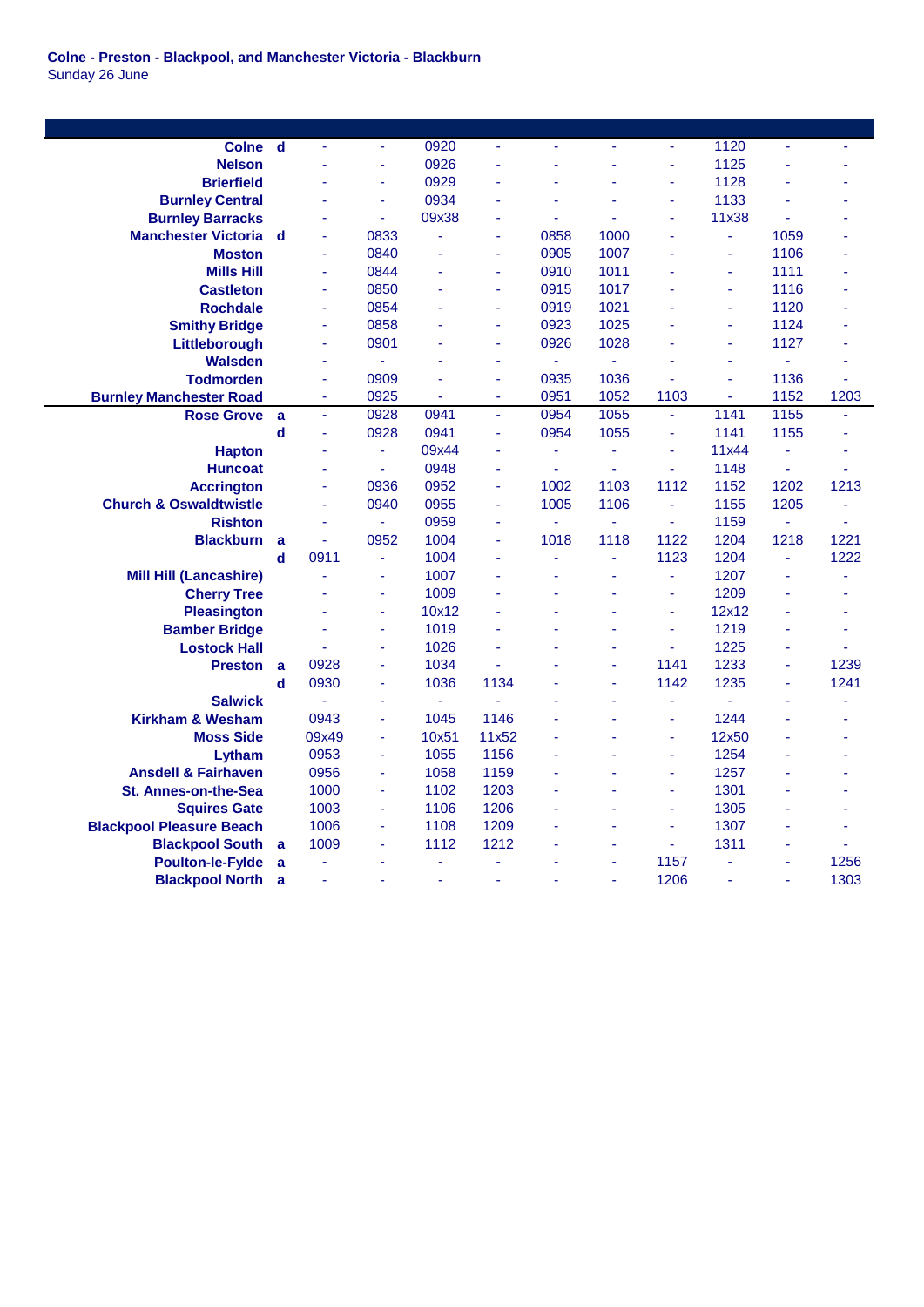| Colne d                                  |             |        | ä,                   | $\sim$               | 1321         | $\tilde{\phantom{a}}$ | ÷,       | $\tilde{\phantom{a}}$ |      | Ξ              | 1521         |
|------------------------------------------|-------------|--------|----------------------|----------------------|--------------|-----------------------|----------|-----------------------|------|----------------|--------------|
| <b>Nelson</b>                            |             | $\sim$ | ä,                   | ä,                   | 1326         |                       | ä        | ä,                    |      | ä,             | 1526         |
| <b>Brierfield</b>                        |             | ä,     | ä,                   | ä,                   | 1329         |                       | ÷        |                       |      | $\blacksquare$ | 1529         |
| <b>Burnley Central</b>                   |             |        | ä,                   | ÷.                   | 1334         |                       | ä,       |                       |      | ÷              | 1534         |
| <b>Burnley Barracks</b>                  |             |        | ä,                   | ÷,                   | 13x38        | ä,                    | ä        |                       | ä,   |                | 15x38        |
| <b>Manchester Victoria</b>               | $\mathbf d$ | ä,     | 1202                 | $\omega$             | ä,           | 1300                  | ä,       | ä,                    | 1400 | ä,             | ä,           |
| <b>Moston</b>                            |             | ÷,     | 1209                 | ä,                   | ä,           | 1307                  | ä,       | ÷                     | 1407 |                |              |
| <b>Mills Hill</b>                        |             | ä,     | 1213                 |                      | ÷            | 1311                  |          | ÷,                    | 1411 |                |              |
| <b>Castleton</b>                         |             | ä,     | 1219                 |                      | ä,           | 1317                  |          | ä,                    | 1417 |                |              |
| <b>Rochdale</b>                          |             | ä,     | 1222                 |                      | ÷            | 1321                  |          | ÷                     | 1421 |                |              |
| <b>Smithy Bridge</b>                     |             | ÷      | 1226                 |                      | ä,           | 1325                  |          | ä,                    | 1425 |                |              |
| Littleborough                            |             | ä,     | 1229                 |                      |              | 1328                  |          | ÷,                    | 1428 |                |              |
| <b>Walsden</b>                           |             | ä,     | Ξ                    |                      | ä,           | ä,                    |          | ä,                    | ÷,   |                |              |
| <b>Todmorden</b>                         |             | ä      | 1237                 |                      | ä,           | 1336                  | ä        | ä,                    | 1436 | ä,             |              |
| <b>Burnley Manchester Road</b>           |             | Ξ      | 1253                 | 1303                 | ÷,           | 1352                  | 1403     | ÷                     | 1452 | 1503           | ٠            |
| <b>Rose Grove</b>                        | a           | ä,     | 1256                 | ÷.                   | 1341         | 1355                  | ä,       | ä,                    | 1455 | ä,             | 1541         |
|                                          | $\mathbf d$ | ä,     | 1256                 | $\blacksquare$       | 1341         | 1355                  | ä,       | ä,                    | 1455 | ä,             | 1541         |
| <b>Hapton</b>                            |             | ä,     | ä,                   | ÷,                   | 13x44        | ä,                    | ä        | ä,                    | ä,   | ä,             | 15x44        |
| <b>Huncoat</b>                           |             | ۰      | ÷                    | ä,                   | 1348         |                       | ä,       | ٠                     |      | ÷,             | 1548         |
| <b>Accrington</b>                        |             | ä,     | 1304                 | 1313                 | 1352         | 1403                  | 1414     | ÷,                    | 1503 | 1514           | 1552         |
| <b>Church &amp; Oswaldtwistle</b>        |             | ä,     | 1307                 | $\blacksquare$       | 1355         | 1406                  | ä,       | ä,                    | 1506 | ä,             | 1555         |
| <b>Rishton</b>                           |             | ä,     | ÷                    | $\blacksquare$       | 1359         | ä,                    | ä,       | ٠                     | ä,   | ä,             | 1559         |
| <b>Blackburn</b>                         | a           | ä,     | 1318                 | 1323                 | 1404         | 1418                  | 1422     | ä,                    | 1517 | 1522           | 1604         |
|                                          | $\mathbf d$ |        | $\sim$               | 1324                 | 1404         | ÷.                    | 1425     |                       | ä,   | 1525           | 1604         |
| <b>Mill Hill (Lancashire)</b>            |             |        | ä,<br>$\blacksquare$ | $\blacksquare$<br>ä, | 1407<br>1409 |                       | ä,<br>ä, | ٠                     | ä    | ä,<br>ä,       | 1607<br>1609 |
| <b>Cherry Tree</b><br><b>Pleasington</b> |             |        | ÷,                   | ÷.                   | 14x12        |                       |          |                       |      | ä,             | 16x12        |
| <b>Bamber Bridge</b>                     |             |        | ä,                   | ÷.                   | 1419         |                       |          |                       |      | ä,             | 1619         |
| <b>Lostock Hall</b>                      |             |        | ä,                   | ä,                   | 1426         | ä,                    | ä,       |                       |      | ä,             | 1626         |
| <b>Preston</b>                           | a           |        | ä,                   | 1341                 | 1434         | ٠                     | 1442     | ä,                    | ä,   | 1543           | 1634         |
|                                          | $\mathbf d$ | 1335   | ÷                    | 1343                 | 1436         | ÷                     | 1444     | 1535                  | ٠    | 1544           | 1636         |
| <b>Salwick</b>                           |             | ÷.     | ä,                   | ÷.                   | ä,           |                       | ä,       | ä,                    |      | ä,             | ä,           |
| <b>Kirkham &amp; Wesham</b>              |             | 1346   | ä,                   | ä,                   | 1445         |                       | ä,       | 1546                  |      | ä,             | 1645         |
| <b>Moss Side</b>                         |             | 13x52  | ٠                    | ÷,                   | 14x51        |                       | ä,       | 15x52                 |      | ä,             | 16x51        |
| Lytham                                   |             | 1356   |                      | ٠                    | 1455         |                       | Ξ        | 1556                  |      | ä,             | 1655         |
| <b>Ansdell &amp; Fairhaven</b>           |             | 1359   |                      | ÷.                   | 1458         |                       | ä,       | 1559                  |      | ÷              | 1658         |
| St. Annes-on-the-Sea                     |             | 1403   | ä,                   | ä,                   | 1502         |                       | ä,       | 1603                  |      | ä,             | 1702         |
| <b>Squires Gate</b>                      |             | 1406   | ä,                   | ÷,                   | 1506         |                       | ä,       | 1606                  |      | ä,             | 1706         |
| <b>Blackpool Pleasure Beach</b>          |             | 1409   | ÷,                   | ä,                   | 1508         |                       | ÷        | 1609                  |      | ÷,             | 1708         |
| <b>Blackpool South</b>                   | a           | 1412   | ä,                   | ÷.                   | 1512         |                       | ÷,       | 1612                  |      | ÷,             | 1712         |
| <b>Poulton-le-Fylde</b>                  | a           | ä,     | ä,                   | 1358                 |              | ٠                     | 1459     | ä,                    | ä,   | 1600           |              |
| <b>Blackpool North</b>                   | a           | ä,     | ÷                    | 1405                 |              | ٠                     | 1506     | ä,                    | ٠    | 1607           | ÷            |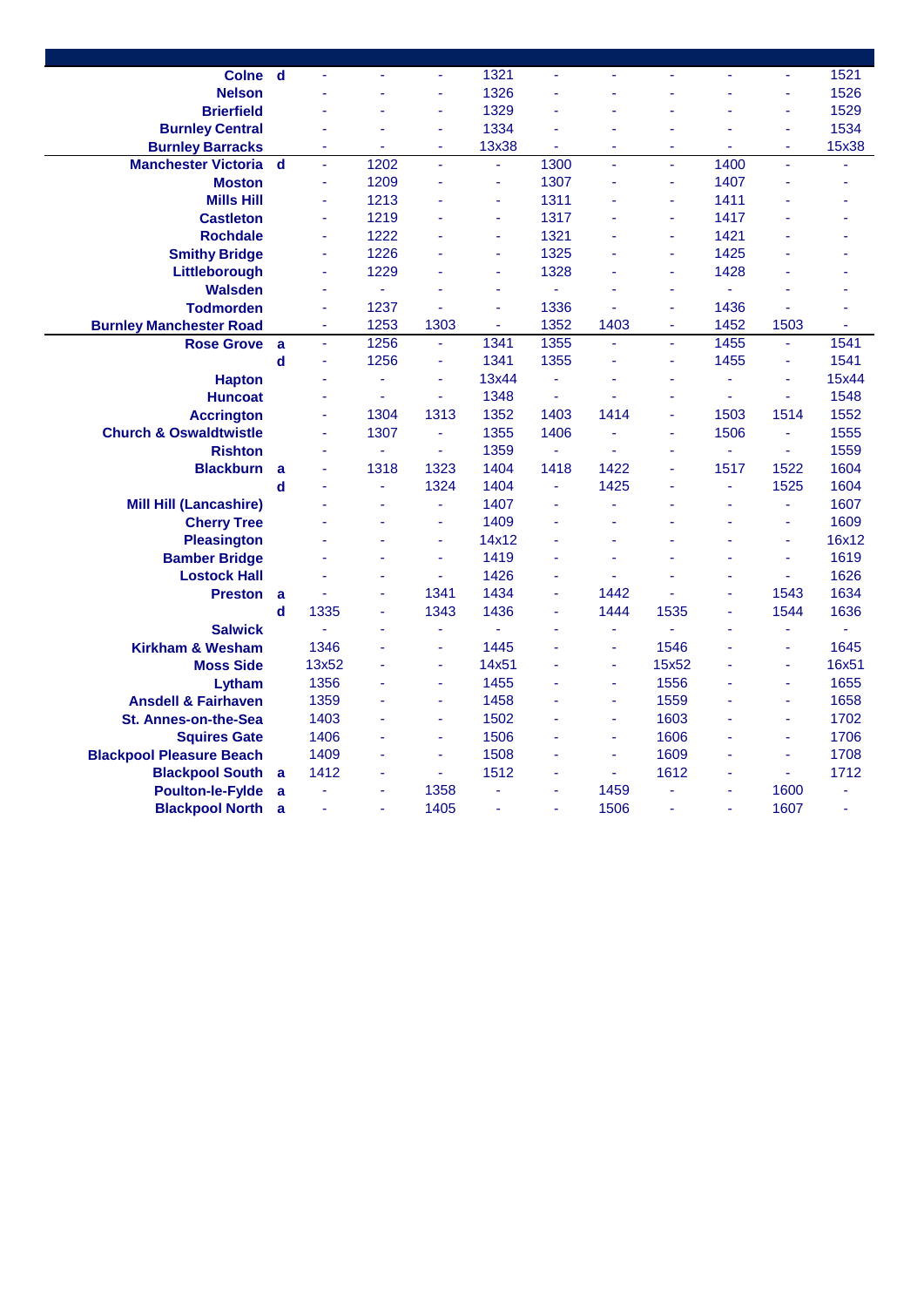| Colne d                                             |             | $\tilde{\phantom{a}}$ | ä,       |                | ٠    | ٠              | 1721         | $\tilde{\phantom{a}}$ | ÷,   | ٠     |                |
|-----------------------------------------------------|-------------|-----------------------|----------|----------------|------|----------------|--------------|-----------------------|------|-------|----------------|
| <b>Nelson</b>                                       |             | ä,                    |          |                |      | ä,             | 1726         |                       |      |       |                |
| <b>Brierfield</b>                                   |             | ä,                    |          |                |      | ä,             | 1729         |                       |      |       |                |
| <b>Burnley Central</b>                              |             |                       |          |                |      | ä,             | 1734         |                       |      |       |                |
| <b>Burnley Barracks</b>                             |             |                       |          | ä,             |      | ä,             | 17x38        |                       | ä,   | ä,    |                |
| <b>Manchester Victoria</b>                          | $\mathbf d$ | 1500                  | ä,       | ä,             | 1600 | ä,             | ä,           | 1700                  | ä,   | ä,    | 1802           |
| <b>Moston</b>                                       |             | 1507                  | ä,       | $\sim$         | 1607 | ä,             | ä,           | 1707                  |      | ä,    | 1809           |
| <b>Mills Hill</b>                                   |             | 1511                  |          | ÷              | 1611 |                | ä,           | 1711                  |      | ä,    | 1813           |
| <b>Castleton</b>                                    |             | 1517                  |          | ä,             | 1617 |                | ä,           | 1717                  |      | ä,    | 1818           |
| <b>Rochdale</b>                                     |             | 1521                  |          | ä,             | 1621 |                | ä,           | 1721                  |      | ä,    | 1822           |
| <b>Smithy Bridge</b>                                |             | 1525                  |          | ä,             | 1625 |                | ä,           | 1725                  |      | ä,    | 1826           |
| Littleborough                                       |             | 1528                  |          | ٠              | 1628 |                | ä,           | 1728                  |      | ä,    | 1829           |
| <b>Walsden</b>                                      |             | ä,                    | L,       | ä,             | ä,   |                | ä,           | ä,                    |      | ä,    | ä,             |
| <b>Todmorden</b>                                    |             | 1536                  | ä        |                | 1636 |                | ä,           | 1736                  |      | ä,    | 1837           |
| <b>Burnley Manchester Road</b>                      |             | 1552                  | 1603     | $\blacksquare$ | 1652 | 1703           | ä,           | 1752                  | 1803 | Ξ     | 1853           |
| <b>Rose Grove</b>                                   | a           | 1555                  | $\omega$ | $\blacksquare$ | 1655 | ä,             | 1741         | 1755                  | ÷,   | ä,    | 1856           |
|                                                     | $\mathbf d$ | 1555                  | ä,       | ä,             | 1655 | ä,             | 1741         | 1755                  |      | ä,    | 1856           |
| <b>Hapton</b>                                       |             | ä,                    |          |                | ä,   | ä,             | 17x44        | ä,                    |      | ä,    | ä,             |
| <b>Huncoat</b>                                      |             | ä,                    | ä,       |                | ä,   | Ξ              | 1748         | ä,                    |      | ä,    | ä,             |
| <b>Accrington</b>                                   |             | 1603                  | 1614     |                | 1703 | 1714           | 1752         | 1803                  | 1813 | ä,    | 1903           |
| <b>Church &amp; Oswaldtwistle</b>                   |             | 1606                  | ä,       |                | 1706 | $\blacksquare$ | 1755         | 1806                  | ÷,   | ä,    | 1906           |
| <b>Rishton</b>                                      |             | ä,                    | L,       | ÷.             | ä,   | $\blacksquare$ | 1759         | ä,                    | ä,   | ä,    | $\blacksquare$ |
| <b>Blackburn</b>                                    | a           | 1618                  | 1622     |                | 1717 | 1722           | 1804         | 1818                  | 1822 | ä,    | 1918           |
|                                                     | $\mathbf d$ | ä,                    | 1625     |                |      | 1724           | 1804<br>1807 | ä,                    | 1822 |       |                |
| <b>Mill Hill (Lancashire)</b><br><b>Cherry Tree</b> |             |                       | ä,       |                |      | ä,<br>Ξ        | 1809         |                       |      |       |                |
| <b>Pleasington</b>                                  |             |                       |          |                |      | ÷,             | 18x12        |                       |      |       |                |
| <b>Bamber Bridge</b>                                |             |                       |          |                |      | ä,             | 1819         |                       |      |       |                |
| <b>Lostock Hall</b>                                 |             |                       |          |                |      | ä,             | 1826         |                       |      |       |                |
| <b>Preston</b>                                      | a           | ä,                    | 1643     |                |      | 1741           | 1834         | ä,                    | 1840 | ä,    |                |
|                                                     | d           | ä,                    | 1644     | 1735           | ä,   | 1743           | 1836         | ä,                    | 1841 | 1935  |                |
| <b>Salwick</b>                                      |             |                       |          |                |      | Ĭ.             |              |                       | ä,   | ÷     |                |
| <b>Kirkham &amp; Wesham</b>                         |             |                       | ÷        | 1746           |      | ä,             | 1845         |                       | ÷,   | 1946  |                |
| <b>Moss Side</b>                                    |             |                       | ä,       | 17x52          |      | ä,             | 18x51        |                       | L,   | 19x52 |                |
| Lytham                                              |             |                       | ÷        | 1756           |      | ٠              | 1855         |                       | ä,   | 1956  |                |
| <b>Ansdell &amp; Fairhaven</b>                      |             |                       | ä,       | 1759           |      | ä,             | 1858         |                       | ä,   | 1959  |                |
| <b>St. Annes-on-the-Sea</b>                         |             |                       | ä,       | 1803           |      | ä,             | 1902         |                       | u.   | 2003  |                |
| <b>Squires Gate</b>                                 |             |                       | ä,       | 1806           |      | ä,             | 1906         |                       | L,   | 2006  |                |
| <b>Blackpool Pleasure Beach</b>                     |             |                       | ä,       | 1809           |      | Ξ              | 1908         |                       | Ξ    | 2009  |                |
| <b>Blackpool South</b>                              | a           | ä                     | ä,       | 1812           |      | ä,             | 1912         |                       | ÷.   | 2012  |                |
| <b>Poulton-le-Fylde</b>                             | a           | L,                    | 1700     |                | ä,   | 1758           |              | ä,                    | 1857 | ä,    |                |
| <b>Blackpool North</b>                              | a           | ä,                    | 1707     |                | ä,   | 1805           |              | ä,                    | 1904 | ä,    |                |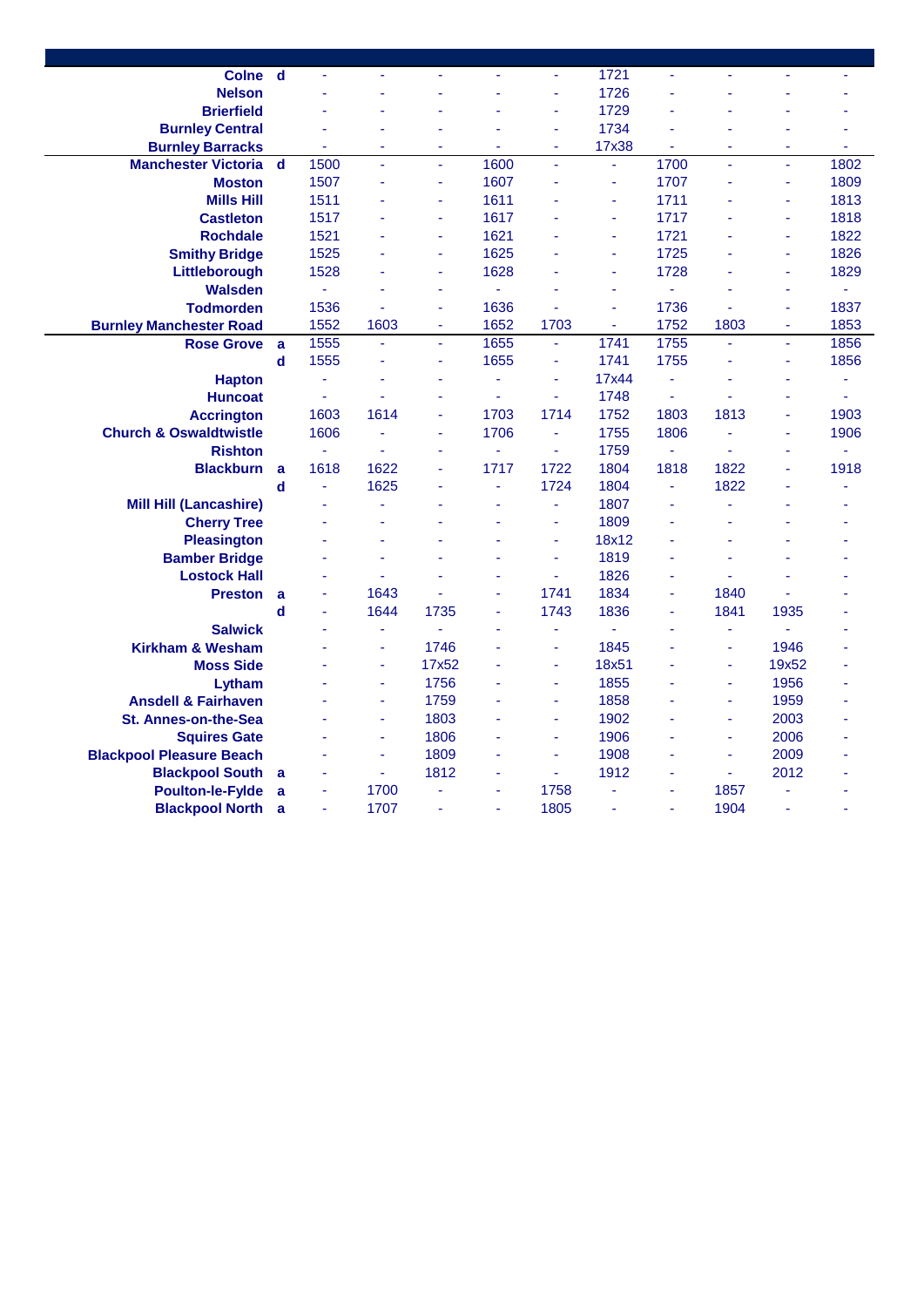| Colne d<br>1926<br>2130<br><b>Nelson</b><br>ä,<br>ä,<br>ä,<br><b>Brierfield</b><br>1929<br>2133<br>ä,<br>ä,<br>L,<br>÷,<br>1934<br>2138<br><b>Burnley Central</b><br>19x38<br>21x41<br><b>Burnley Barracks</b><br>ä,<br>ä,<br>ä,<br>í,<br>ä,<br>ä,<br>2100<br>2202<br>1900<br>2000<br><b>Manchester Victoria</b><br>$\mathbf d$<br>L,<br>ä,<br>ä,<br>ä,<br>ä,<br>ä,<br>1907<br>2007<br>2107<br>2209<br><b>Moston</b><br>ä,<br>÷<br>÷,<br>÷<br>1911<br>2011<br>2111<br>2213<br><b>Mills Hill</b><br>ä,<br>ä,<br>ä,<br>÷<br>1916<br>2017<br>2117<br>2218<br><b>Castleton</b><br>ä,<br>ä,<br>ä,<br>ä,<br>1920<br>2021<br>2121<br>2222<br><b>Rochdale</b><br>ä,<br>ä,<br>ä,<br>÷,<br>1924<br>2025<br>2125<br>2226<br><b>Smithy Bridge</b><br>ä,<br>ä,<br>÷,<br>ä,<br>1927<br>2028<br>2128<br>2229<br>Littleborough<br>ä,<br>ä,<br>ä,<br>ä,<br><b>Walsden</b><br>ä,<br>ä,<br>ä,<br>L,<br>ä<br>ä,<br>ä,<br>ä,<br>1935<br>2036<br>2136<br>2237<br><b>Todmorden</b><br>ä,<br>ä,<br>ä,<br>ä,<br>1951<br>2052<br>2102<br>2152<br>2205<br>2253<br><b>Burnley Manchester Road</b><br>1903<br>2003<br>÷<br>÷<br>1941<br>1954<br>2055<br>2144<br>2155<br>2256<br><b>Rose Grove</b><br>ä,<br>a<br>$\blacksquare$<br>$\omega$<br>$\tilde{\phantom{a}}$<br>$\mathbf d$<br>1941<br>1954<br>2056<br>2144<br>2156<br>2256<br>ä,<br>ä,<br>ä,<br>ä,<br>21x47<br><b>Hapton</b><br>19x44<br>ä,<br>ä,<br>ä,<br>ä,<br>ä,<br>÷,<br>ä,<br>ä,<br>1948<br>2151<br><b>Huncoat</b><br>ä,<br>ä,<br>ä,<br>ä,<br>ä,<br>$\bar{\phantom{a}}$<br>ä,<br>ä,<br>1914<br>1952<br>2001<br>2013<br>2103<br>2113<br>2155<br>2203<br>2214<br>2303<br><b>Accrington</b><br><b>Church &amp; Oswaldtwistle</b><br>1955<br>2004<br>2106<br>2158<br>2206<br>2306<br>ä<br>$\blacksquare$<br>$\blacksquare$<br>$\blacksquare$<br>1959<br>2202<br><b>Rishton</b><br>$\omega$<br>$\omega$<br>ä,<br>ä,<br>÷,<br>$\sim$<br>$\blacksquare$<br>÷,<br>2004<br>2123<br>2208<br>2219<br>2223<br>1922<br>2016<br>2021<br>2119<br>2318<br><b>Blackburn</b><br>a<br>1923<br>2004<br>2027<br>2124<br>2208<br>2224<br>d<br>ä,<br>ä,<br>ä,<br>2007<br>2211<br><b>Mill Hill (Lancashire)</b><br>ä,<br>ä,<br>÷.<br>L,<br>ä<br>2213<br>2009<br><b>Cherry Tree</b><br>ä,<br>L<br>ä,<br>20x12<br>22x16<br><b>Pleasington</b><br>ä,<br>ä,<br>ä,<br>2019<br>2223<br><b>Bamber Bridge</b><br>ä,<br>2026<br>2225<br><b>Lostock Hall</b><br>ä,<br>ä,<br>L,<br>2034<br>2141<br>2235<br>1940<br>2044<br>2242<br><b>Preston</b><br>a<br>ä,<br>ä,<br>í,<br>1942<br>2036<br>2046<br>2142<br>2243<br>d<br>ä,<br>ä,<br>ä,<br>í,<br><b>Salwick</b><br>ä,<br>L<br><b>Kirkham &amp; Wesham</b><br>2045<br>ä,<br>L,<br><b>Moss Side</b><br>20x51<br>ä,<br>ä,<br>2055<br>Lytham<br>ä,<br>L<br>ä,<br>L,<br>2058<br><b>Ansdell &amp; Fairhaven</b><br>ä,<br>2102<br><b>St. Annes-on-the-Sea</b><br>ä,<br>2106<br><b>Squires Gate</b><br>ä,<br><b>Blackpool Pleasure Beach</b><br>2108<br>ä,<br>ä,<br>ä,<br><b>Blackpool South</b><br>2112<br>a<br>ä,<br>ä,<br>ä,<br>1957<br>2158<br>2259<br><b>Poulton-le-Fylde</b><br>2101<br>a<br>ä,<br>ä,<br>ä,<br>ä<br>2205<br>2306<br>2005<br>2108<br>a<br>L,<br>ä,<br>ä,<br>ä, |                        | $\blacksquare$ | 1921 | ÷, | ٠ | $\tilde{\phantom{a}}$ | $\blacksquare$ | 2125 | $\tilde{\phantom{a}}$ | $\tilde{\phantom{a}}$ | ٠ |
|--------------------------------------------------------------------------------------------------------------------------------------------------------------------------------------------------------------------------------------------------------------------------------------------------------------------------------------------------------------------------------------------------------------------------------------------------------------------------------------------------------------------------------------------------------------------------------------------------------------------------------------------------------------------------------------------------------------------------------------------------------------------------------------------------------------------------------------------------------------------------------------------------------------------------------------------------------------------------------------------------------------------------------------------------------------------------------------------------------------------------------------------------------------------------------------------------------------------------------------------------------------------------------------------------------------------------------------------------------------------------------------------------------------------------------------------------------------------------------------------------------------------------------------------------------------------------------------------------------------------------------------------------------------------------------------------------------------------------------------------------------------------------------------------------------------------------------------------------------------------------------------------------------------------------------------------------------------------------------------------------------------------------------------------------------------------------------------------------------------------------------------------------------------------------------------------------------------------------------------------------------------------------------------------------------------------------------------------------------------------------------------------------------------------------------------------------------------------------------------------------------------------------------------------------------------------------------------------------------------------------------------------------------------------------------------------------------------------------------------------------------------------------------------------------------------------------------------------------------------------------------------------------------------------------------------------------------------------------------------------------------------------------------------------------------------------------------------------------------------------------|------------------------|----------------|------|----|---|-----------------------|----------------|------|-----------------------|-----------------------|---|
|                                                                                                                                                                                                                                                                                                                                                                                                                                                                                                                                                                                                                                                                                                                                                                                                                                                                                                                                                                                                                                                                                                                                                                                                                                                                                                                                                                                                                                                                                                                                                                                                                                                                                                                                                                                                                                                                                                                                                                                                                                                                                                                                                                                                                                                                                                                                                                                                                                                                                                                                                                                                                                                                                                                                                                                                                                                                                                                                                                                                                                                                                                                          |                        |                |      |    |   |                       |                |      |                       |                       |   |
|                                                                                                                                                                                                                                                                                                                                                                                                                                                                                                                                                                                                                                                                                                                                                                                                                                                                                                                                                                                                                                                                                                                                                                                                                                                                                                                                                                                                                                                                                                                                                                                                                                                                                                                                                                                                                                                                                                                                                                                                                                                                                                                                                                                                                                                                                                                                                                                                                                                                                                                                                                                                                                                                                                                                                                                                                                                                                                                                                                                                                                                                                                                          |                        |                |      |    |   |                       |                |      |                       |                       |   |
|                                                                                                                                                                                                                                                                                                                                                                                                                                                                                                                                                                                                                                                                                                                                                                                                                                                                                                                                                                                                                                                                                                                                                                                                                                                                                                                                                                                                                                                                                                                                                                                                                                                                                                                                                                                                                                                                                                                                                                                                                                                                                                                                                                                                                                                                                                                                                                                                                                                                                                                                                                                                                                                                                                                                                                                                                                                                                                                                                                                                                                                                                                                          |                        |                |      |    |   |                       |                |      |                       |                       |   |
|                                                                                                                                                                                                                                                                                                                                                                                                                                                                                                                                                                                                                                                                                                                                                                                                                                                                                                                                                                                                                                                                                                                                                                                                                                                                                                                                                                                                                                                                                                                                                                                                                                                                                                                                                                                                                                                                                                                                                                                                                                                                                                                                                                                                                                                                                                                                                                                                                                                                                                                                                                                                                                                                                                                                                                                                                                                                                                                                                                                                                                                                                                                          |                        |                |      |    |   |                       |                |      |                       |                       |   |
|                                                                                                                                                                                                                                                                                                                                                                                                                                                                                                                                                                                                                                                                                                                                                                                                                                                                                                                                                                                                                                                                                                                                                                                                                                                                                                                                                                                                                                                                                                                                                                                                                                                                                                                                                                                                                                                                                                                                                                                                                                                                                                                                                                                                                                                                                                                                                                                                                                                                                                                                                                                                                                                                                                                                                                                                                                                                                                                                                                                                                                                                                                                          |                        |                |      |    |   |                       |                |      |                       |                       |   |
|                                                                                                                                                                                                                                                                                                                                                                                                                                                                                                                                                                                                                                                                                                                                                                                                                                                                                                                                                                                                                                                                                                                                                                                                                                                                                                                                                                                                                                                                                                                                                                                                                                                                                                                                                                                                                                                                                                                                                                                                                                                                                                                                                                                                                                                                                                                                                                                                                                                                                                                                                                                                                                                                                                                                                                                                                                                                                                                                                                                                                                                                                                                          |                        |                |      |    |   |                       |                |      |                       |                       |   |
|                                                                                                                                                                                                                                                                                                                                                                                                                                                                                                                                                                                                                                                                                                                                                                                                                                                                                                                                                                                                                                                                                                                                                                                                                                                                                                                                                                                                                                                                                                                                                                                                                                                                                                                                                                                                                                                                                                                                                                                                                                                                                                                                                                                                                                                                                                                                                                                                                                                                                                                                                                                                                                                                                                                                                                                                                                                                                                                                                                                                                                                                                                                          |                        |                |      |    |   |                       |                |      |                       |                       |   |
|                                                                                                                                                                                                                                                                                                                                                                                                                                                                                                                                                                                                                                                                                                                                                                                                                                                                                                                                                                                                                                                                                                                                                                                                                                                                                                                                                                                                                                                                                                                                                                                                                                                                                                                                                                                                                                                                                                                                                                                                                                                                                                                                                                                                                                                                                                                                                                                                                                                                                                                                                                                                                                                                                                                                                                                                                                                                                                                                                                                                                                                                                                                          |                        |                |      |    |   |                       |                |      |                       |                       |   |
|                                                                                                                                                                                                                                                                                                                                                                                                                                                                                                                                                                                                                                                                                                                                                                                                                                                                                                                                                                                                                                                                                                                                                                                                                                                                                                                                                                                                                                                                                                                                                                                                                                                                                                                                                                                                                                                                                                                                                                                                                                                                                                                                                                                                                                                                                                                                                                                                                                                                                                                                                                                                                                                                                                                                                                                                                                                                                                                                                                                                                                                                                                                          |                        |                |      |    |   |                       |                |      |                       |                       |   |
|                                                                                                                                                                                                                                                                                                                                                                                                                                                                                                                                                                                                                                                                                                                                                                                                                                                                                                                                                                                                                                                                                                                                                                                                                                                                                                                                                                                                                                                                                                                                                                                                                                                                                                                                                                                                                                                                                                                                                                                                                                                                                                                                                                                                                                                                                                                                                                                                                                                                                                                                                                                                                                                                                                                                                                                                                                                                                                                                                                                                                                                                                                                          |                        |                |      |    |   |                       |                |      |                       |                       |   |
|                                                                                                                                                                                                                                                                                                                                                                                                                                                                                                                                                                                                                                                                                                                                                                                                                                                                                                                                                                                                                                                                                                                                                                                                                                                                                                                                                                                                                                                                                                                                                                                                                                                                                                                                                                                                                                                                                                                                                                                                                                                                                                                                                                                                                                                                                                                                                                                                                                                                                                                                                                                                                                                                                                                                                                                                                                                                                                                                                                                                                                                                                                                          |                        |                |      |    |   |                       |                |      |                       |                       |   |
|                                                                                                                                                                                                                                                                                                                                                                                                                                                                                                                                                                                                                                                                                                                                                                                                                                                                                                                                                                                                                                                                                                                                                                                                                                                                                                                                                                                                                                                                                                                                                                                                                                                                                                                                                                                                                                                                                                                                                                                                                                                                                                                                                                                                                                                                                                                                                                                                                                                                                                                                                                                                                                                                                                                                                                                                                                                                                                                                                                                                                                                                                                                          |                        |                |      |    |   |                       |                |      |                       |                       |   |
|                                                                                                                                                                                                                                                                                                                                                                                                                                                                                                                                                                                                                                                                                                                                                                                                                                                                                                                                                                                                                                                                                                                                                                                                                                                                                                                                                                                                                                                                                                                                                                                                                                                                                                                                                                                                                                                                                                                                                                                                                                                                                                                                                                                                                                                                                                                                                                                                                                                                                                                                                                                                                                                                                                                                                                                                                                                                                                                                                                                                                                                                                                                          |                        |                |      |    |   |                       |                |      |                       |                       |   |
|                                                                                                                                                                                                                                                                                                                                                                                                                                                                                                                                                                                                                                                                                                                                                                                                                                                                                                                                                                                                                                                                                                                                                                                                                                                                                                                                                                                                                                                                                                                                                                                                                                                                                                                                                                                                                                                                                                                                                                                                                                                                                                                                                                                                                                                                                                                                                                                                                                                                                                                                                                                                                                                                                                                                                                                                                                                                                                                                                                                                                                                                                                                          |                        |                |      |    |   |                       |                |      |                       |                       |   |
|                                                                                                                                                                                                                                                                                                                                                                                                                                                                                                                                                                                                                                                                                                                                                                                                                                                                                                                                                                                                                                                                                                                                                                                                                                                                                                                                                                                                                                                                                                                                                                                                                                                                                                                                                                                                                                                                                                                                                                                                                                                                                                                                                                                                                                                                                                                                                                                                                                                                                                                                                                                                                                                                                                                                                                                                                                                                                                                                                                                                                                                                                                                          |                        |                |      |    |   |                       |                |      |                       |                       |   |
|                                                                                                                                                                                                                                                                                                                                                                                                                                                                                                                                                                                                                                                                                                                                                                                                                                                                                                                                                                                                                                                                                                                                                                                                                                                                                                                                                                                                                                                                                                                                                                                                                                                                                                                                                                                                                                                                                                                                                                                                                                                                                                                                                                                                                                                                                                                                                                                                                                                                                                                                                                                                                                                                                                                                                                                                                                                                                                                                                                                                                                                                                                                          |                        |                |      |    |   |                       |                |      |                       |                       |   |
|                                                                                                                                                                                                                                                                                                                                                                                                                                                                                                                                                                                                                                                                                                                                                                                                                                                                                                                                                                                                                                                                                                                                                                                                                                                                                                                                                                                                                                                                                                                                                                                                                                                                                                                                                                                                                                                                                                                                                                                                                                                                                                                                                                                                                                                                                                                                                                                                                                                                                                                                                                                                                                                                                                                                                                                                                                                                                                                                                                                                                                                                                                                          |                        |                |      |    |   |                       |                |      |                       |                       |   |
|                                                                                                                                                                                                                                                                                                                                                                                                                                                                                                                                                                                                                                                                                                                                                                                                                                                                                                                                                                                                                                                                                                                                                                                                                                                                                                                                                                                                                                                                                                                                                                                                                                                                                                                                                                                                                                                                                                                                                                                                                                                                                                                                                                                                                                                                                                                                                                                                                                                                                                                                                                                                                                                                                                                                                                                                                                                                                                                                                                                                                                                                                                                          |                        |                |      |    |   |                       |                |      |                       |                       |   |
|                                                                                                                                                                                                                                                                                                                                                                                                                                                                                                                                                                                                                                                                                                                                                                                                                                                                                                                                                                                                                                                                                                                                                                                                                                                                                                                                                                                                                                                                                                                                                                                                                                                                                                                                                                                                                                                                                                                                                                                                                                                                                                                                                                                                                                                                                                                                                                                                                                                                                                                                                                                                                                                                                                                                                                                                                                                                                                                                                                                                                                                                                                                          |                        |                |      |    |   |                       |                |      |                       |                       |   |
|                                                                                                                                                                                                                                                                                                                                                                                                                                                                                                                                                                                                                                                                                                                                                                                                                                                                                                                                                                                                                                                                                                                                                                                                                                                                                                                                                                                                                                                                                                                                                                                                                                                                                                                                                                                                                                                                                                                                                                                                                                                                                                                                                                                                                                                                                                                                                                                                                                                                                                                                                                                                                                                                                                                                                                                                                                                                                                                                                                                                                                                                                                                          |                        |                |      |    |   |                       |                |      |                       |                       |   |
|                                                                                                                                                                                                                                                                                                                                                                                                                                                                                                                                                                                                                                                                                                                                                                                                                                                                                                                                                                                                                                                                                                                                                                                                                                                                                                                                                                                                                                                                                                                                                                                                                                                                                                                                                                                                                                                                                                                                                                                                                                                                                                                                                                                                                                                                                                                                                                                                                                                                                                                                                                                                                                                                                                                                                                                                                                                                                                                                                                                                                                                                                                                          |                        |                |      |    |   |                       |                |      |                       |                       |   |
|                                                                                                                                                                                                                                                                                                                                                                                                                                                                                                                                                                                                                                                                                                                                                                                                                                                                                                                                                                                                                                                                                                                                                                                                                                                                                                                                                                                                                                                                                                                                                                                                                                                                                                                                                                                                                                                                                                                                                                                                                                                                                                                                                                                                                                                                                                                                                                                                                                                                                                                                                                                                                                                                                                                                                                                                                                                                                                                                                                                                                                                                                                                          |                        |                |      |    |   |                       |                |      |                       |                       |   |
|                                                                                                                                                                                                                                                                                                                                                                                                                                                                                                                                                                                                                                                                                                                                                                                                                                                                                                                                                                                                                                                                                                                                                                                                                                                                                                                                                                                                                                                                                                                                                                                                                                                                                                                                                                                                                                                                                                                                                                                                                                                                                                                                                                                                                                                                                                                                                                                                                                                                                                                                                                                                                                                                                                                                                                                                                                                                                                                                                                                                                                                                                                                          |                        |                |      |    |   |                       |                |      |                       |                       |   |
|                                                                                                                                                                                                                                                                                                                                                                                                                                                                                                                                                                                                                                                                                                                                                                                                                                                                                                                                                                                                                                                                                                                                                                                                                                                                                                                                                                                                                                                                                                                                                                                                                                                                                                                                                                                                                                                                                                                                                                                                                                                                                                                                                                                                                                                                                                                                                                                                                                                                                                                                                                                                                                                                                                                                                                                                                                                                                                                                                                                                                                                                                                                          |                        |                |      |    |   |                       |                |      |                       |                       |   |
|                                                                                                                                                                                                                                                                                                                                                                                                                                                                                                                                                                                                                                                                                                                                                                                                                                                                                                                                                                                                                                                                                                                                                                                                                                                                                                                                                                                                                                                                                                                                                                                                                                                                                                                                                                                                                                                                                                                                                                                                                                                                                                                                                                                                                                                                                                                                                                                                                                                                                                                                                                                                                                                                                                                                                                                                                                                                                                                                                                                                                                                                                                                          |                        |                |      |    |   |                       |                |      |                       |                       |   |
|                                                                                                                                                                                                                                                                                                                                                                                                                                                                                                                                                                                                                                                                                                                                                                                                                                                                                                                                                                                                                                                                                                                                                                                                                                                                                                                                                                                                                                                                                                                                                                                                                                                                                                                                                                                                                                                                                                                                                                                                                                                                                                                                                                                                                                                                                                                                                                                                                                                                                                                                                                                                                                                                                                                                                                                                                                                                                                                                                                                                                                                                                                                          |                        |                |      |    |   |                       |                |      |                       |                       |   |
|                                                                                                                                                                                                                                                                                                                                                                                                                                                                                                                                                                                                                                                                                                                                                                                                                                                                                                                                                                                                                                                                                                                                                                                                                                                                                                                                                                                                                                                                                                                                                                                                                                                                                                                                                                                                                                                                                                                                                                                                                                                                                                                                                                                                                                                                                                                                                                                                                                                                                                                                                                                                                                                                                                                                                                                                                                                                                                                                                                                                                                                                                                                          |                        |                |      |    |   |                       |                |      |                       |                       |   |
|                                                                                                                                                                                                                                                                                                                                                                                                                                                                                                                                                                                                                                                                                                                                                                                                                                                                                                                                                                                                                                                                                                                                                                                                                                                                                                                                                                                                                                                                                                                                                                                                                                                                                                                                                                                                                                                                                                                                                                                                                                                                                                                                                                                                                                                                                                                                                                                                                                                                                                                                                                                                                                                                                                                                                                                                                                                                                                                                                                                                                                                                                                                          |                        |                |      |    |   |                       |                |      |                       |                       |   |
|                                                                                                                                                                                                                                                                                                                                                                                                                                                                                                                                                                                                                                                                                                                                                                                                                                                                                                                                                                                                                                                                                                                                                                                                                                                                                                                                                                                                                                                                                                                                                                                                                                                                                                                                                                                                                                                                                                                                                                                                                                                                                                                                                                                                                                                                                                                                                                                                                                                                                                                                                                                                                                                                                                                                                                                                                                                                                                                                                                                                                                                                                                                          |                        |                |      |    |   |                       |                |      |                       |                       |   |
|                                                                                                                                                                                                                                                                                                                                                                                                                                                                                                                                                                                                                                                                                                                                                                                                                                                                                                                                                                                                                                                                                                                                                                                                                                                                                                                                                                                                                                                                                                                                                                                                                                                                                                                                                                                                                                                                                                                                                                                                                                                                                                                                                                                                                                                                                                                                                                                                                                                                                                                                                                                                                                                                                                                                                                                                                                                                                                                                                                                                                                                                                                                          |                        |                |      |    |   |                       |                |      |                       |                       |   |
|                                                                                                                                                                                                                                                                                                                                                                                                                                                                                                                                                                                                                                                                                                                                                                                                                                                                                                                                                                                                                                                                                                                                                                                                                                                                                                                                                                                                                                                                                                                                                                                                                                                                                                                                                                                                                                                                                                                                                                                                                                                                                                                                                                                                                                                                                                                                                                                                                                                                                                                                                                                                                                                                                                                                                                                                                                                                                                                                                                                                                                                                                                                          |                        |                |      |    |   |                       |                |      |                       |                       |   |
|                                                                                                                                                                                                                                                                                                                                                                                                                                                                                                                                                                                                                                                                                                                                                                                                                                                                                                                                                                                                                                                                                                                                                                                                                                                                                                                                                                                                                                                                                                                                                                                                                                                                                                                                                                                                                                                                                                                                                                                                                                                                                                                                                                                                                                                                                                                                                                                                                                                                                                                                                                                                                                                                                                                                                                                                                                                                                                                                                                                                                                                                                                                          |                        |                |      |    |   |                       |                |      |                       |                       |   |
|                                                                                                                                                                                                                                                                                                                                                                                                                                                                                                                                                                                                                                                                                                                                                                                                                                                                                                                                                                                                                                                                                                                                                                                                                                                                                                                                                                                                                                                                                                                                                                                                                                                                                                                                                                                                                                                                                                                                                                                                                                                                                                                                                                                                                                                                                                                                                                                                                                                                                                                                                                                                                                                                                                                                                                                                                                                                                                                                                                                                                                                                                                                          |                        |                |      |    |   |                       |                |      |                       |                       |   |
|                                                                                                                                                                                                                                                                                                                                                                                                                                                                                                                                                                                                                                                                                                                                                                                                                                                                                                                                                                                                                                                                                                                                                                                                                                                                                                                                                                                                                                                                                                                                                                                                                                                                                                                                                                                                                                                                                                                                                                                                                                                                                                                                                                                                                                                                                                                                                                                                                                                                                                                                                                                                                                                                                                                                                                                                                                                                                                                                                                                                                                                                                                                          |                        |                |      |    |   |                       |                |      |                       |                       |   |
|                                                                                                                                                                                                                                                                                                                                                                                                                                                                                                                                                                                                                                                                                                                                                                                                                                                                                                                                                                                                                                                                                                                                                                                                                                                                                                                                                                                                                                                                                                                                                                                                                                                                                                                                                                                                                                                                                                                                                                                                                                                                                                                                                                                                                                                                                                                                                                                                                                                                                                                                                                                                                                                                                                                                                                                                                                                                                                                                                                                                                                                                                                                          |                        |                |      |    |   |                       |                |      |                       |                       |   |
|                                                                                                                                                                                                                                                                                                                                                                                                                                                                                                                                                                                                                                                                                                                                                                                                                                                                                                                                                                                                                                                                                                                                                                                                                                                                                                                                                                                                                                                                                                                                                                                                                                                                                                                                                                                                                                                                                                                                                                                                                                                                                                                                                                                                                                                                                                                                                                                                                                                                                                                                                                                                                                                                                                                                                                                                                                                                                                                                                                                                                                                                                                                          |                        |                |      |    |   |                       |                |      |                       |                       |   |
|                                                                                                                                                                                                                                                                                                                                                                                                                                                                                                                                                                                                                                                                                                                                                                                                                                                                                                                                                                                                                                                                                                                                                                                                                                                                                                                                                                                                                                                                                                                                                                                                                                                                                                                                                                                                                                                                                                                                                                                                                                                                                                                                                                                                                                                                                                                                                                                                                                                                                                                                                                                                                                                                                                                                                                                                                                                                                                                                                                                                                                                                                                                          |                        |                |      |    |   |                       |                |      |                       |                       |   |
|                                                                                                                                                                                                                                                                                                                                                                                                                                                                                                                                                                                                                                                                                                                                                                                                                                                                                                                                                                                                                                                                                                                                                                                                                                                                                                                                                                                                                                                                                                                                                                                                                                                                                                                                                                                                                                                                                                                                                                                                                                                                                                                                                                                                                                                                                                                                                                                                                                                                                                                                                                                                                                                                                                                                                                                                                                                                                                                                                                                                                                                                                                                          |                        |                |      |    |   |                       |                |      |                       |                       |   |
|                                                                                                                                                                                                                                                                                                                                                                                                                                                                                                                                                                                                                                                                                                                                                                                                                                                                                                                                                                                                                                                                                                                                                                                                                                                                                                                                                                                                                                                                                                                                                                                                                                                                                                                                                                                                                                                                                                                                                                                                                                                                                                                                                                                                                                                                                                                                                                                                                                                                                                                                                                                                                                                                                                                                                                                                                                                                                                                                                                                                                                                                                                                          |                        |                |      |    |   |                       |                |      |                       |                       |   |
|                                                                                                                                                                                                                                                                                                                                                                                                                                                                                                                                                                                                                                                                                                                                                                                                                                                                                                                                                                                                                                                                                                                                                                                                                                                                                                                                                                                                                                                                                                                                                                                                                                                                                                                                                                                                                                                                                                                                                                                                                                                                                                                                                                                                                                                                                                                                                                                                                                                                                                                                                                                                                                                                                                                                                                                                                                                                                                                                                                                                                                                                                                                          | <b>Blackpool North</b> |                |      |    |   |                       |                |      |                       |                       |   |